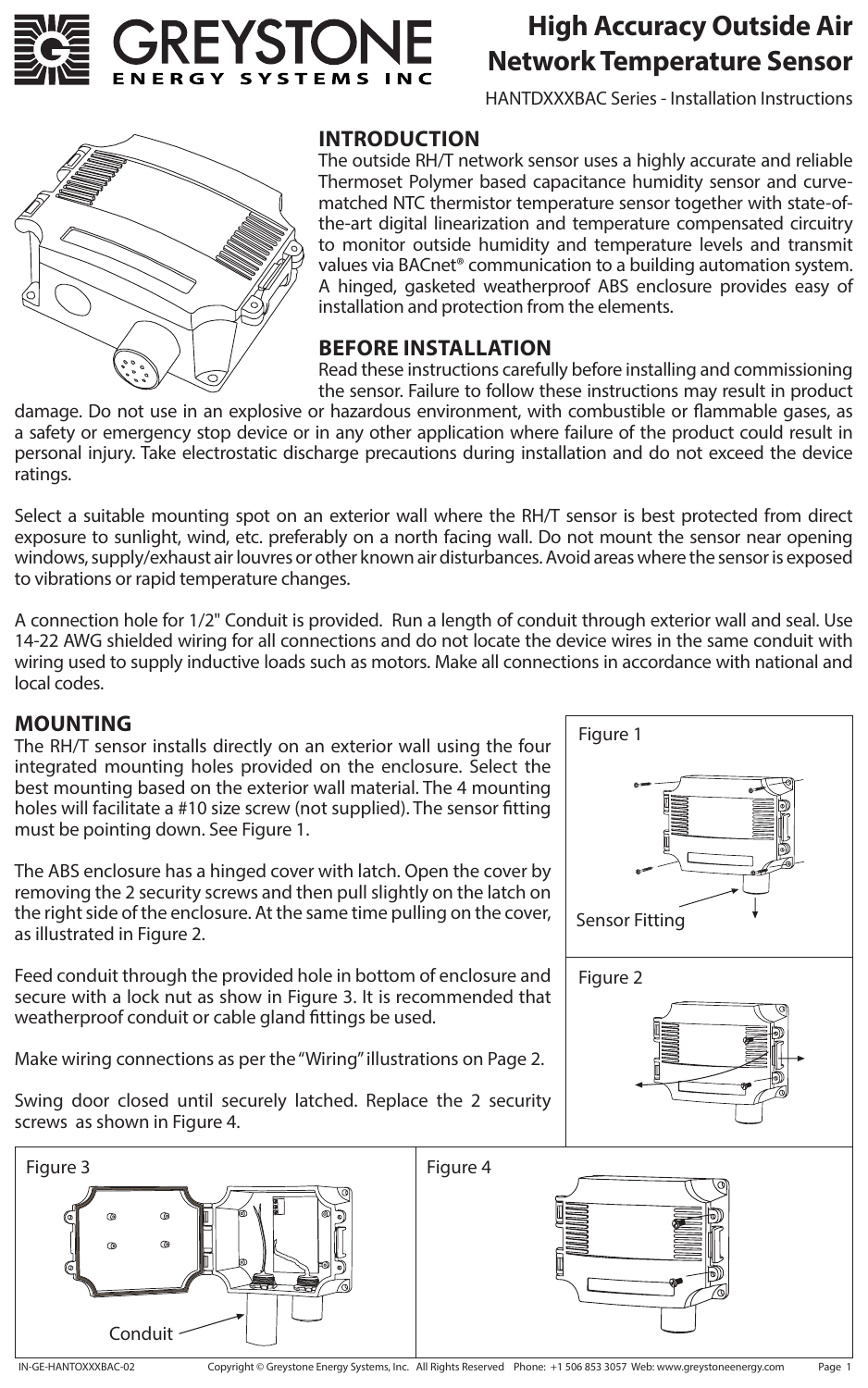# **WIRING**

Deactivate the 24 Vac/dc power supply until all connections are made to the device to prevent electrical shock or equipment damage. Follow proper electrostatic discharge (ESD) handling procedures when installing the device or equipment damage may occur. Use 22 AWG shielded wiring for all connections

and do not locate the device wires in the same conduit with wiring used to supply inductive loads such as motors. Make all connections in accordance with national and local codes.

Connect the 24 Vac/dc power supply to the terminals labeled PWR (power) and COM (common) as shown in Figure 6. This device has a half-wave type power supply so use caution when wiring multiple devices so that the circuit ground point is the same on all devices and the controller. Use caution if 24 Vac power is used and one side of the transformer is earth-grounded. In general, the transformer should NOT be connected to





earth ground when using devices with RS-485 network connections. The device is reverse voltage protected and will not operate if connected backwards.

Connect the RS-485 network with twisted shielded pair to the terminals marked A-, B+ and SHLD (shield) as shown in Figure 6. The positive wire connects to  $B(+)$  and the negative wire connects to A(-) and the cable shield must be connected to the SHLD terminal



Page 2

A-

EOL<sup>O</sup>

▯◕

EOL **O** OFF ON

2 4 1 **BUS ADDRE** 

 $\Box$  $\blacksquare$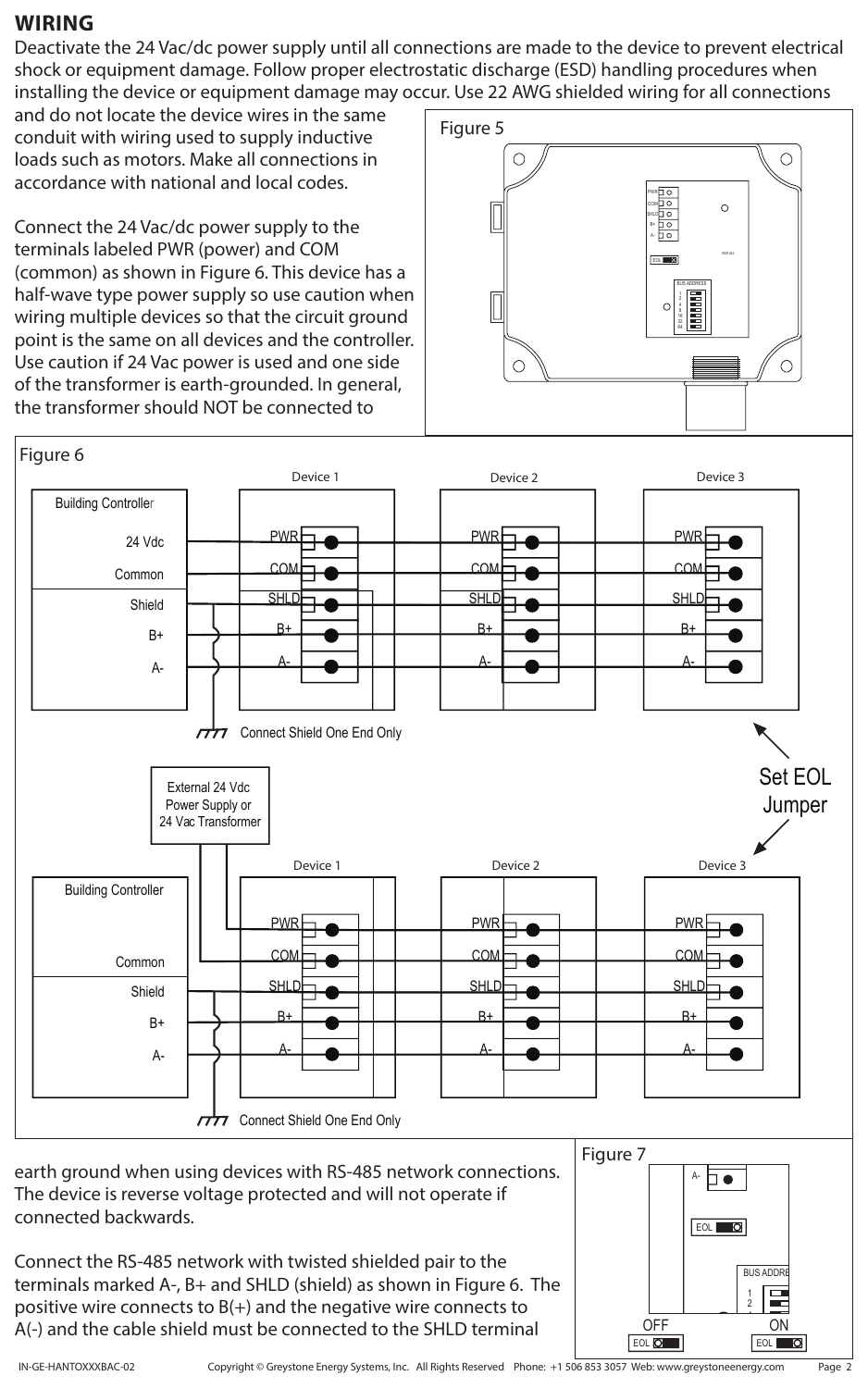on each device. If the device is installed at either end of the network, an end-of-line (EOL) termination resistor (121 ohm) should be installed in parallel to the A(-) and B(+) terminals. This device includes a network termination jumper and will connect the resistor correctly on the pcb. Simply move the pcb jumper to the EOL position and no external resistor is required as shown in Figure 7. The ground wire of the shielded pair should be connected to earth ground at the end of the network and the master is not grounded. Do not run bus wiring in the same conduit as line voltage wiring.

A network segment is a single shielded wire loop run between several devices (nodes) in a daisy chain configuration. The total segment length should be less than 4000 feet (1220 meters) and the maximum number of nodes on one segment is 127. Nodes are any device connected to the loop and include controllers, repeaters and sensors such as the RH/T Sensor but does not include the EOL terminators. To install more devices, or to increase the network length, repeaters will be required for proper communication. The maximum daisy chain length (segment) depends on transmission speed (baud rate), wire size and number of nodes. If communication is slow or unreliable, it may be necessary to wire two daisy chains to the controller with a repeater for each segment.

# **NETWORK COMMUNICATION**

The device parameters must be set before connection to the network and will ensure that each device has a unique MAC address and Device Instance for startup. On startup, the MAC address is appended to the Device Object : Vendor Identifier to create the unique Device Instance (Device Object : Object Identifier). Once connected to a network, the Device Object : Object Identifier can be written to any unique value via BACnet and then the MAC address will no longer be appended to the value. All parameters are saved in memory. The DIP switch is used to set the BACnet address (0-127). Slide the

| Figure 8 |                            |            |            |            |            |                |            |                                   |                         |
|----------|----------------------------|------------|------------|------------|------------|----------------|------------|-----------------------------------|-------------------------|
|          | <b>DIP Switch Position</b> |            |            |            |            |                |            | <b>BACnet<sup>®</sup></b> Address |                         |
|          | 64                         | 32         | 16         | 8          | 4          | $\overline{2}$ |            |                                   | $\mathfrak{p}$          |
|          | <b>OFF</b>                 | <b>OFF</b> | <b>OFF</b> | <b>OFF</b> | <b>OFF</b> | <b>OFF</b>     | <b>OFF</b> | $\overline{0}$                    | 4                       |
|          | <b>OFF</b>                 | <b>OFF</b> | <b>OFF</b> | <b>OFF</b> | <b>OFF</b> | <b>OFF</b>     | <b>ON</b>  |                                   | 8                       |
|          | <b>OFF</b>                 | <b>OFF</b> | <b>OFF</b> | <b>OFF</b> | <b>OFF</b> | ON             | <b>OFF</b> | 2                                 | 16                      |
|          | <b>OFF</b>                 | <b>OFF</b> | <b>OFF</b> | <b>OFF</b> | <b>OFF</b> | <b>ON</b>      | ON         | 3                                 | 32<br>64                |
|          |                            |            |            |            |            |                |            |                                   |                         |
|          | <b>ON</b>                  | <b>ON</b>  | ON         | ON         | ON         | ON             | <b>OFF</b> | 126                               | <b>OFF</b><br><b>ON</b> |
|          | ON                         | ON         | ON         | ON         | ON         | ON             | ON         | 127                               |                         |

appropriate DIP switch(s) to the "ON" position as shown in Figure 8.

Note that the BACnet network baud rate may be 9600, 19200, 38400, 57600, 76800 or 115200 and is auto-detected on startup.

The RH/T Sensor operates as a slave. It will not communicate unless a master is connected to the network and sends a request for information, then the slave will answer. If the device does not communicate properly, first check that the communication wires are not reversed. Then check that the slave address has a unique setting for the network segment it is connected to. Ensure the device object name and object identifier are unique on the entire BACnet network, not just on the MS/TP sub-net. Both of these properties are writable.

Ensure the application software is not set to poll the devices too frequently. For example, if the software is polling the devices every 500 mS, the network could be heavily congested with the network traffic and may not operate reliably. A slower polling rate such as 5 to 10 seconds will usually produce better results on a typical network segment.

Use care when setting the MS/TP MAC address and the device object Max\_Master property since both can have a significant effect on the network efficiency. Some MAC address and Max\_Master combinations will operate more efficiently than others. MAC addresses should be selected sequentially,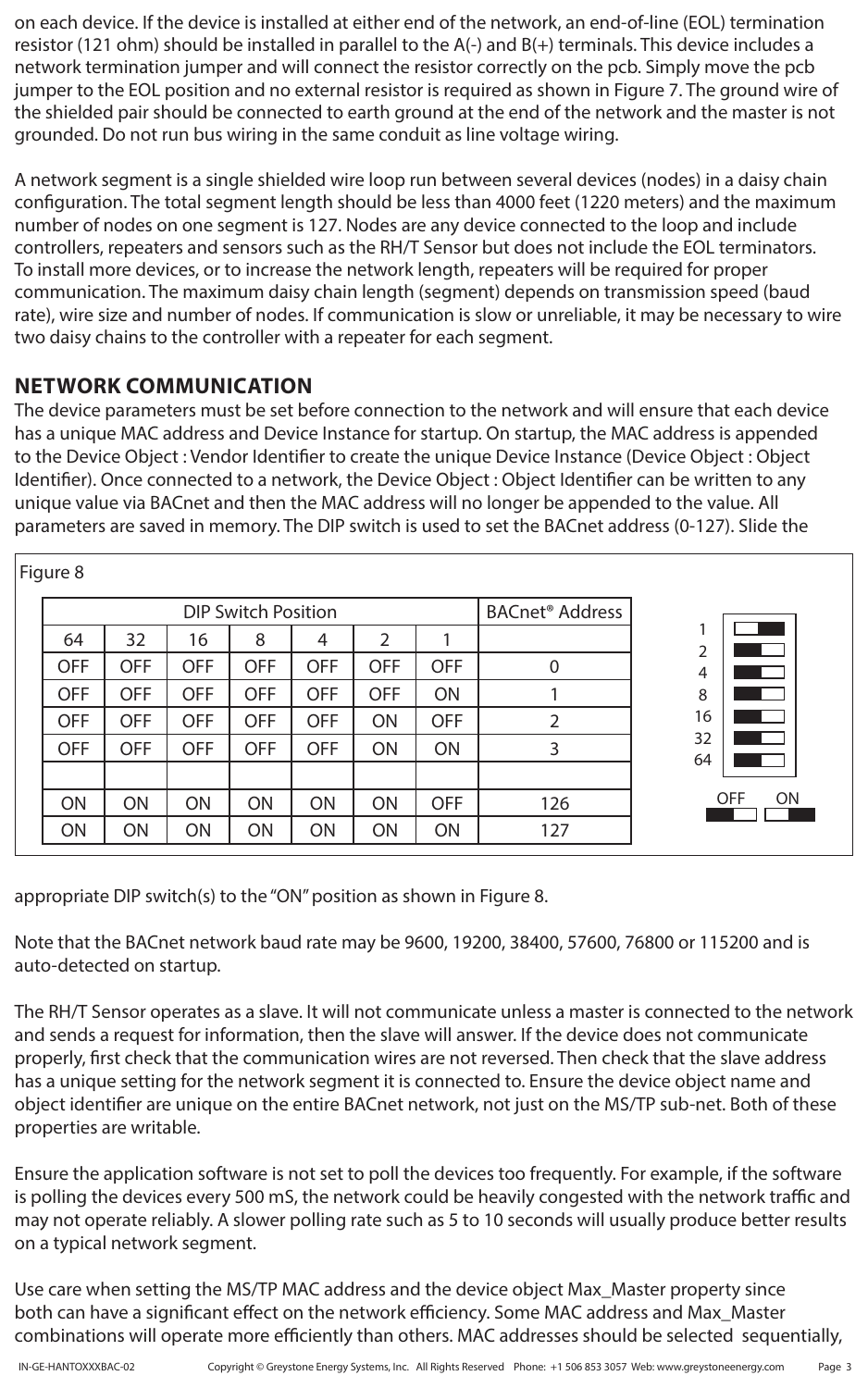starting at the lowest possible value. For example, on a five node segment, the MAC addresses should be set to 1, 2, 3, 4 and 5. In this case, if the Max\_Master property value is left at the 127 default, then there will be a lot of wasted time on the network polling for masters that are not present. In this example, the five RH/T nodes should be set such that Max\_Master is equal to 5. The Max\_Master value initially defaults to 127 so that any master can be found when the device first starts.

# **SPECIFICATIONS**

#### **General Specifications**

|                         | Protection CircuitryReverse voltage protected, overvoltage protected         |
|-------------------------|------------------------------------------------------------------------------|
|                         | Operating Conditions  -40 to 50°C (-40 to 122°F), 0 to 95 %RH non-condensing |
|                         |                                                                              |
|                         |                                                                              |
|                         | Wiring ConnectionsScrew terminal block (14 to 22 AWG)                        |
|                         |                                                                              |
| Country of OriginCanada |                                                                              |

#### **Interface**

| Network Address Range Locally set to 0-127 |  |
|--------------------------------------------|--|

#### **Temperature Signal**

#### **RH Signal**

# **DIMENSIONS**